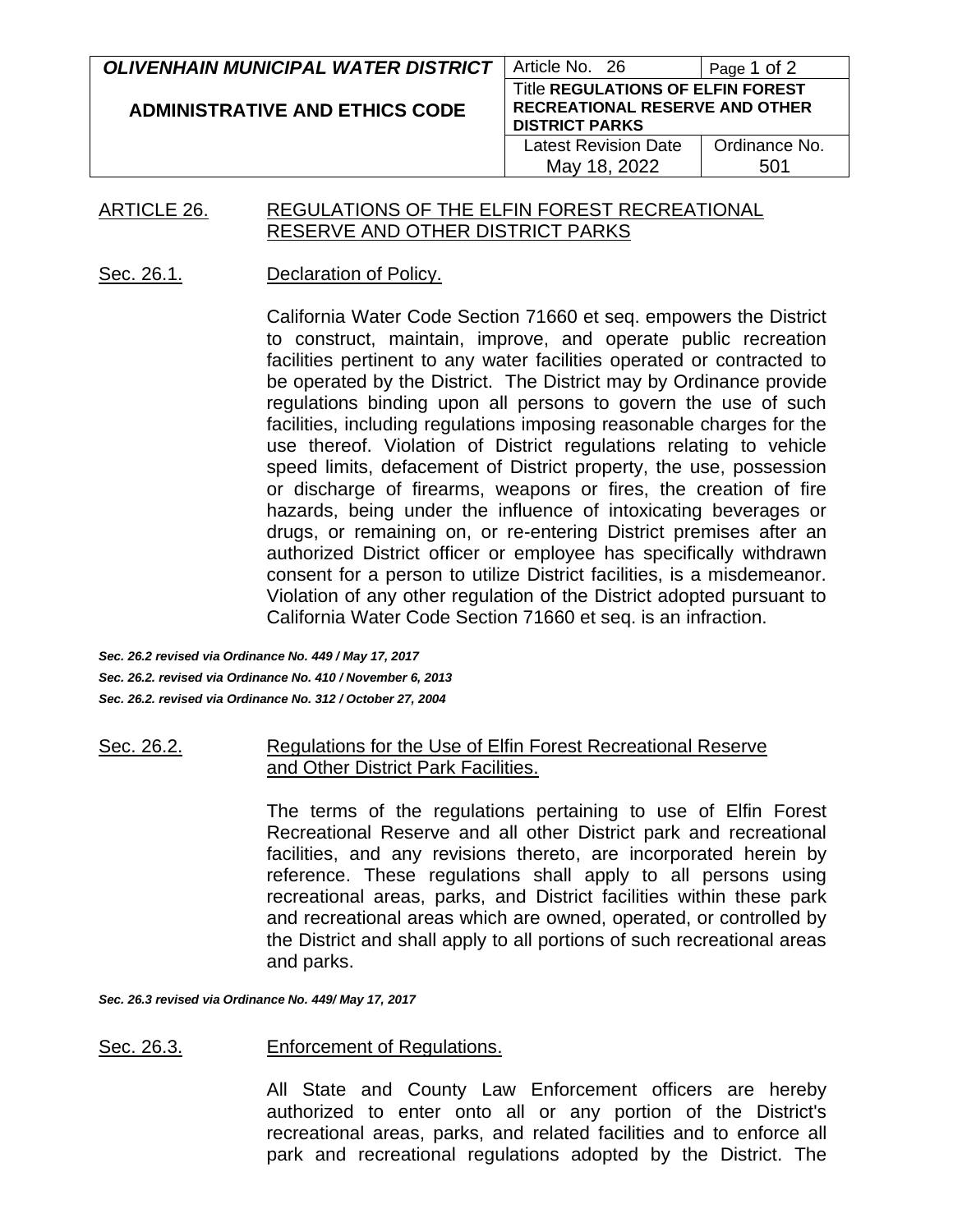| <b>OLIVENHAIN MUNICIPAL WATER DISTRICT</b> | Article No. 26                                                                                      | Page 2 of 2          |
|--------------------------------------------|-----------------------------------------------------------------------------------------------------|----------------------|
| <b>ADMINISTRATIVE AND ETHICS CODE</b>      | Title REGULATIONS OF ELFIN FOREST<br><b>RECREATIONAL RESERVE AND OTHER</b><br><b>DISTRICT PARKS</b> |                      |
|                                            | <b>Latest Revision Date</b><br>May 18, 2022                                                         | Ordinance No.<br>501 |

#### ARTICLE 26. REGULATIONS OF THE ELFIN FOREST RECREATIONAL RESERVE AND OTHER DISTRICT PARKS

District's General Manager or his/her designee is also hereby authorized to enforce all District regulations and to delegate enforcement authority to other employees of the District as the General Manager deems appropriate from time to time. The authority of State and County Law Enforcement officers and the District's General Manager, or his/her designated representatives, to enforce these rules and regulations includes the express authority to expel any person or vehicle acting in violation of any District, State, or County rule or regulation and the express authority to take all other actions deemed necessary by these officials to enforce the rules and regulations of the District as amended from time to time.

#### Sec. 26.4. Punishment for Violation of District Regulations.

Every person convicted of an infraction for a violation of any regulation of the District shall be subject to fines in accordance with California Water Code Section 71600. Any person in violation of any District regulations relating to vehicle speed limits, defacement of District property, the use, possession or discharge of firearms or weapons, the starting of any fire, the creation of any fire hazard, being under the influence of intoxicating beverages or illegal drugs, or remaining on, or re-entering District property governed by these rules and regulations posted hours of operation, or after a law enforcement or authorized District employee has specifically withdrawn consent for a person to utilize District facilities shall constitute a misdemeanor.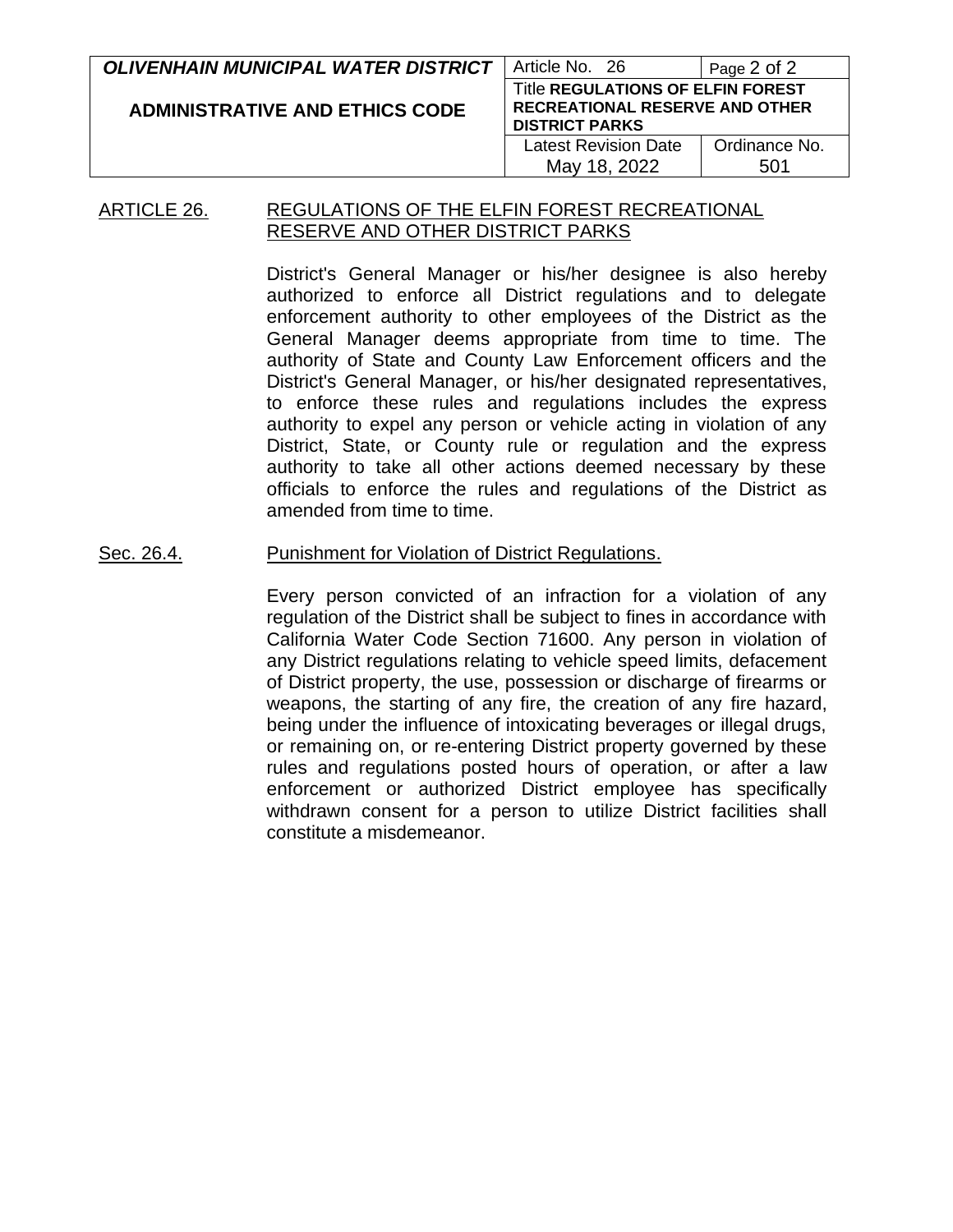# **OLIVENHAIN MUNICIPAL WATER DISTRICT**

#### **Regulations for the Recreational Facilities Operated by the District, Including Elfin Forest Recreational Reserve**

| <b>Section No.</b> | <b>Section Name</b>                         |
|--------------------|---------------------------------------------|
| 1                  | <b>Declaration of Policy</b>                |
| 2                  | <b>Fee Schedule</b>                         |
| 3                  | <b>Application of Regulations</b>           |
| 4                  | <b>Definitions</b>                          |
| 5                  | Breaking, Cutting, or Injuring Plants       |
| 6                  | Care of Wildlife                            |
| $\overline{7}$     | <b>Taking Wood</b>                          |
| 8                  | <b>Motor Vehicles and Other Conveyances</b> |
| 9                  | <b>Bicycles</b>                             |
| 10                 | <b>Glass Beverage Containers Prohibited</b> |
| 11                 | <b>Regulation of Equestrians</b>            |
| 12                 | <b>Pollution of Streams</b>                 |
| 13                 | Dogs                                        |
| 14                 | Geocaching                                  |
| 15                 | <b>Camp Fires</b>                           |
| 16                 | Camping                                     |
| 17                 | Disposal of Rubbish and Garbage             |
| 18                 | <b>Unreasonable Noises</b>                  |
| 19                 | Advertising                                 |
| 20                 | Hunting                                     |
|                    |                                             |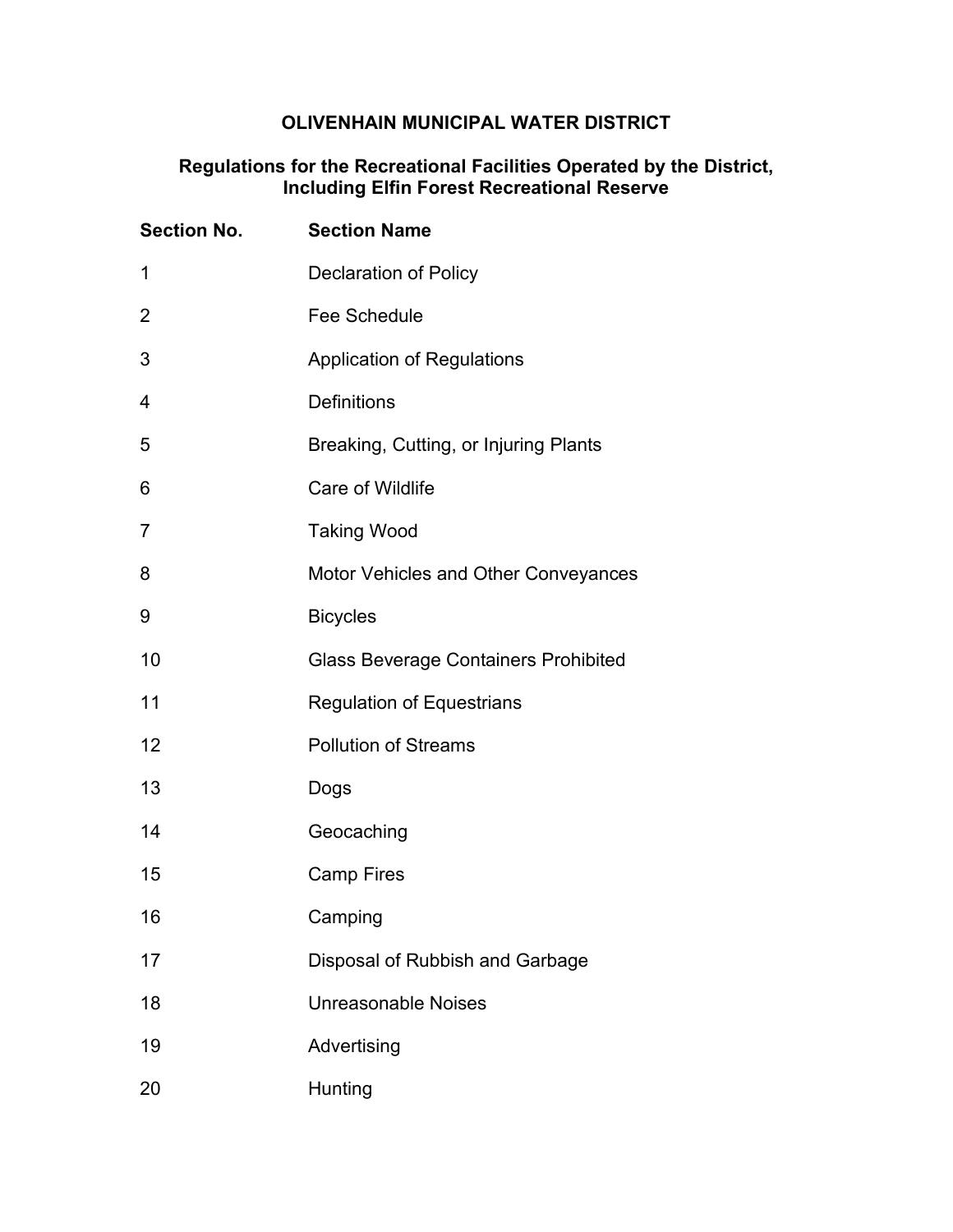- Possession and Use of Firearms and Weapons
- No Smoking Allowed
- Night Closing
- Fireworks Prohibited
- Permit for Organized Public Programs
- Special Event Policy
- **Illegal Drugs**
- Care of District Property
- Off Trail Travel
- Care of Watershed
- Military Use of Recreational Facilities and Parks
- Exemptions from Regulations
- Punishment for Violation of Regulations
- Enforcement of Regulations
- Severability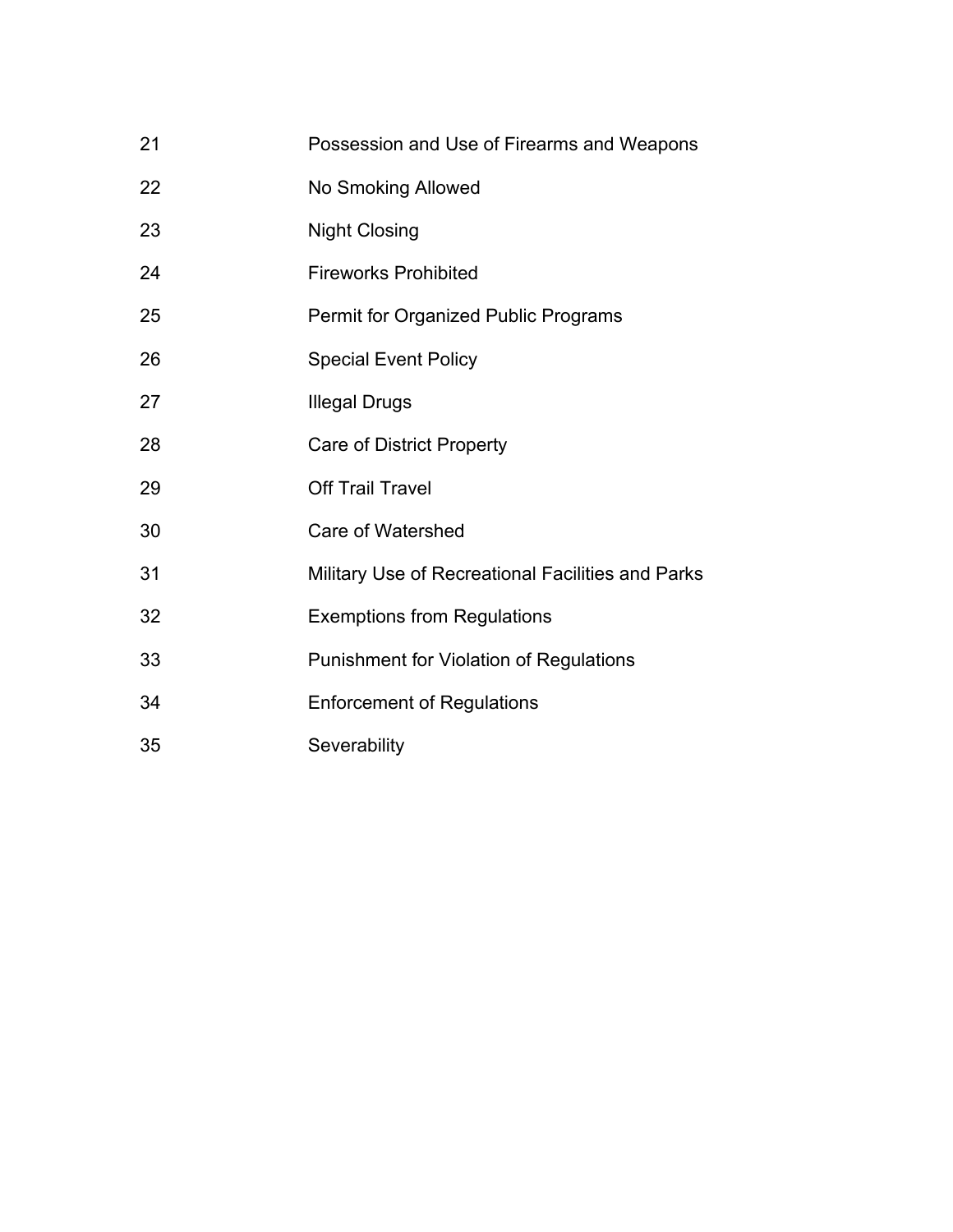## **Section 1: Declaration of Policy**

California Water Code Section 71660 et seq. empowers the District to construct, maintain, improve, and operate public recreation facilities pertinent to any water facilities operated or contracted to be operated by the District. The District may by Ordinance provide regulations binding upon all persons to govern the use of such facilities, including regulations imposing reasonable charges for the use thereof. Violation of District regulations relating to vehicle speed limits, defacement of District property, the use, possession, or discharge of firearms, weapons, or fires, the creation of fire hazards, being under the influence of intoxicating beverages or drugs, or remaining on, or re-entering District premises after an authorized District officer or employee has specifically withdrawn consent for a person to utilize District facilities, is a misdemeanor. Violation of any other regulation of the District adopted pursuant to California Water Code Section 71660 et seq. is an infraction.

## **Section 2: Fee Schedule**

Persons using District park or recreational facilities shall be required to pay the applicable fees in accordance with the EFRR Fee Schedule.

All fees described in this policy will be paid to Olivenhain Municipal Water District.

### **Race Events Fees**

- A \$300 administration fee will be paid to OMWD prior to any approved race event.
- A \$5 per participant fee will be collected by the Race Organizer and paid to OMWD for any approved race event.

### **Interpretive Center Facility Rentals Hourly Fees**

- OMWD Customer Non-Profit Organization: \$100/hour
- Non-OMWD Customer Non-Profit Organization: \$125/hour
- OMWD Customer Private Event: \$200/hour
- Non-OMWD Customer Private Event: \$250/hour
- \$300 deposit is required upon reservation.
- Rentals extending after EFRR hours are subject to an additional \$100/hour fee.

### **Special Events in Trail Areas Fees**

• \$250 per hour (including setup, breakdown and cleanup)

### **Commercial Activities in Trail Areas Fees**

• \$5 per participant

### **Photo/Film Event Fees**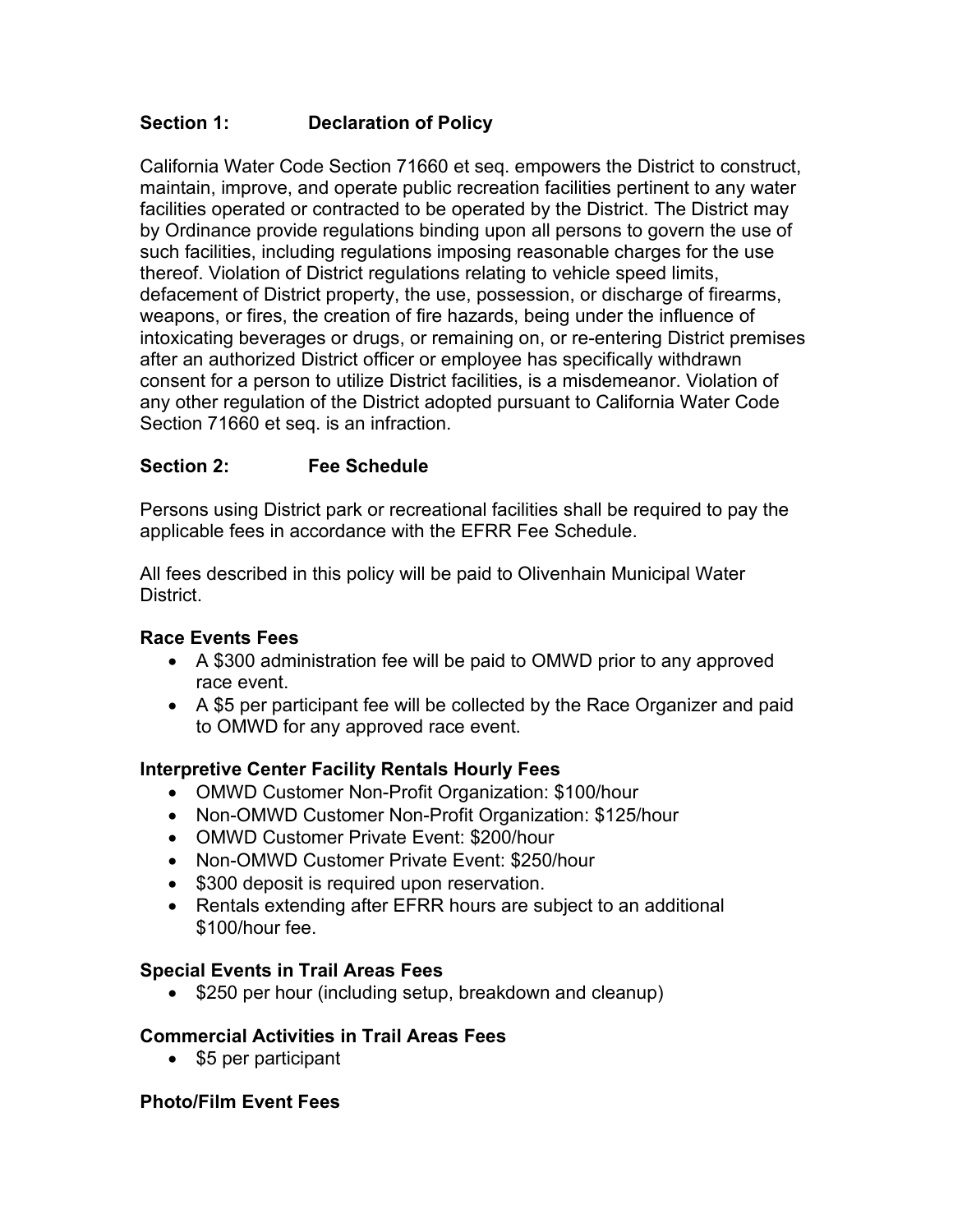- Fees for still photography shoots are \$50 per hour, \$200 half-day, \$400 whole day.
- Fees for film/video shoots are \$100 per hour, \$400 half-day, \$800 whole day.
- Fees for using the Reserve as a production base are \$500 per day. An additional \$50 catering fee will apply if a caterer is present.
- Fees for use of the Reserve during closed hours (see Section 23) are \$100 per hour additional to those fees specified above.
- Total payment for the permit is due prior to the event.

# **Section 3: Application of Regulations**

The regulations set forth by the District shall govern all persons using any recreational areas, parks, or associated facilities owned, operated, or controlled by Olivenhain Municipal Water District ("District") and shall apply to all portions of such recreational areas and parks including all portions specifically mentioned in the Regulations for the Use of Olivenhain Water Storage Project and Elfin Forest Recreational Reserve and other District park and recreational facilities.

## **Section 4: Definitions**

**Alcoholic Beverages.** For purposes of this title, the term alcoholic beverages shall include alcohol, spirits, liquor, wine, beer, and every liquid or solid containing one-half of one percent or more of alcohol by volume and which is fit for beverage purposes either alone or when diluted, mixed, or combined with other substances. No alcohol is allowed within the EFRR except when it is associated with an approved Special Event Permit.

**Park Manager.** Park Manager is defined as the General Manager and/or his or her designee with the responsibility of overseeing the Reserve, including but not limited to the Park Supervisor, Customer Services Manager, or Assistant General Manager.

**Peace Officer.** Peace Officer is defined as any peace officer, as defined in Chapter 4.5 (commencing with Section 830) of Title 3 of Part 2 of the Penal Code.

### **Section 5: Breaking, Cutting or Injuring Plants**

No person shall pluck, take, remove, damage, or destroy any flower, shrubbery, plant, vine, tree, grass, ground cover, or other natural or cultivated growth in any park or recreational area of the District except with prior written permission of the Park Manager.

**Section 6: Care of Wildlife**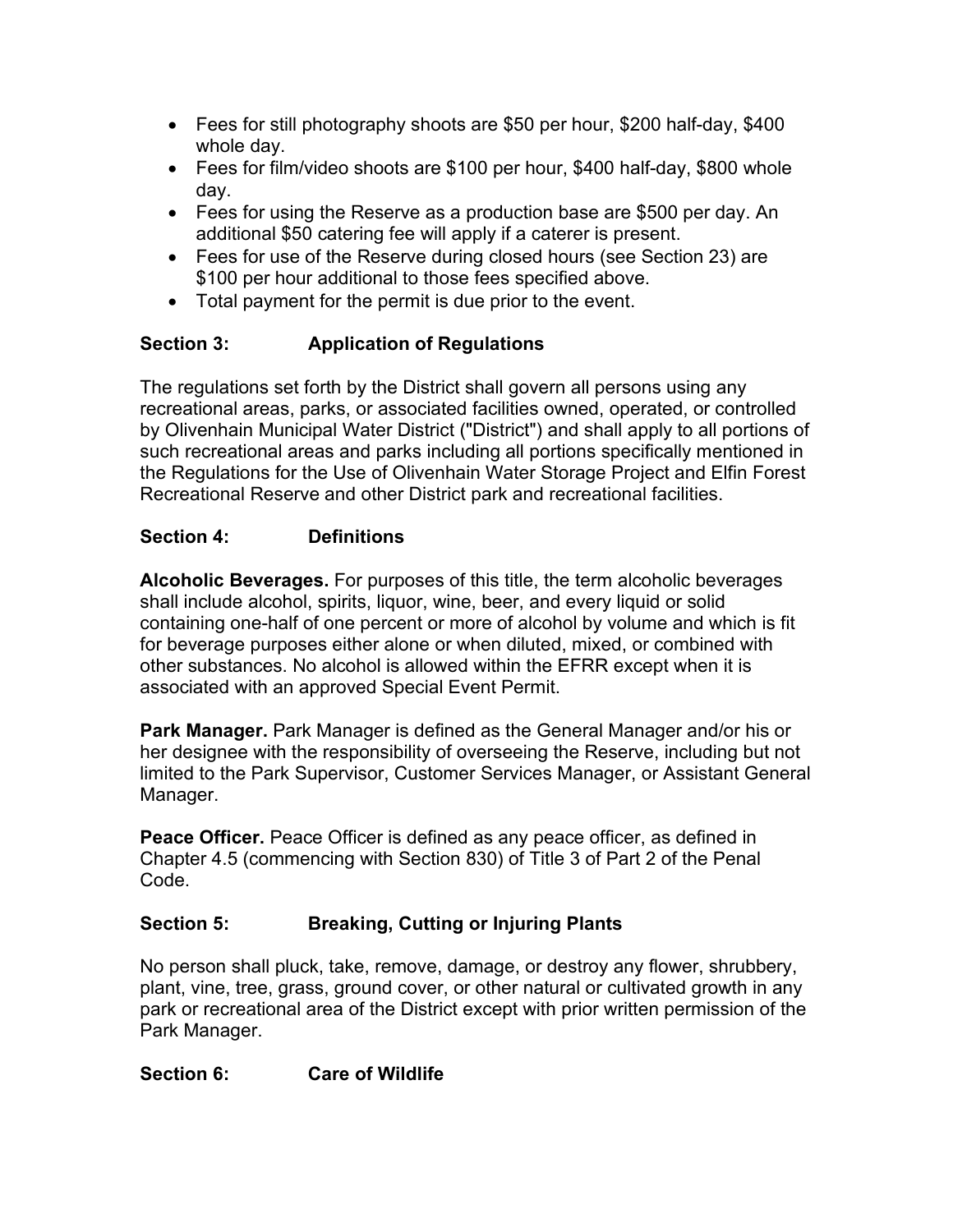It shall be unlawful for any person to hunt, molest, harm, frighten, kill, trap, chase, tease, shoot, throw projectiles at, or otherwise disturb any animal, reptile, or bird in any District park or recreational area unless otherwise authorized in writing by the Park Manager.

### **Section 7: Taking Wood**

No person shall cut or remove any wood or fallen trees in or from any park or recreational area of the District except with written permission of the Park Manager.

### **Section 8: Motor Vehicles and Other Conveyances**

- a) It shall be unlawful for any person at any time to operate or drive an automobile, truck, trailer, motorcycle, electric bicycle, motor scooter, motorbike, or any other type of motor vehicle in a District park or recreational area, unless such vehicles are in a designated parking or staging area or on a County of San Diego maintained road.
- b) No person in a park or recreational area shall fail to comply with all applicable provisions of California Vehicle Code and traffic laws in regard to equipment, signs, speed limits, and operation of vehicles together with such regulations as are contained in these regulations.
- c) No person shall park any vehicle within a park or recreational area except for the duration of their visit.
- d) Vehicles parked in violation of California Vehicle Code Sections 22651(r) or 22652 may be subject to removal from the park or recreational area at the vehicle owner's expense.
- e) These provisions shall not apply to motor vehicles and motorized equipment for District maintenance; patrol vehicles in the process of conducting maintenance, operation, enforcement, or emergency response activities within any District park or recreational area; and contractors/consultants performing work for the District as authorized by the Board of Directors or the District's General Manager or his/her designee.
- f) No person shall illegally park a vehicle within the boundaries of a park or recreational area, or leave a vehicle parked during closed hours without advance written permission from the Park Manager. The District reserves the right to lock vehicles within the boundaries of a park or recreational area or tow vehicles illegally parked within the boundaries of a park or recreational area at the vehicle owners' expense.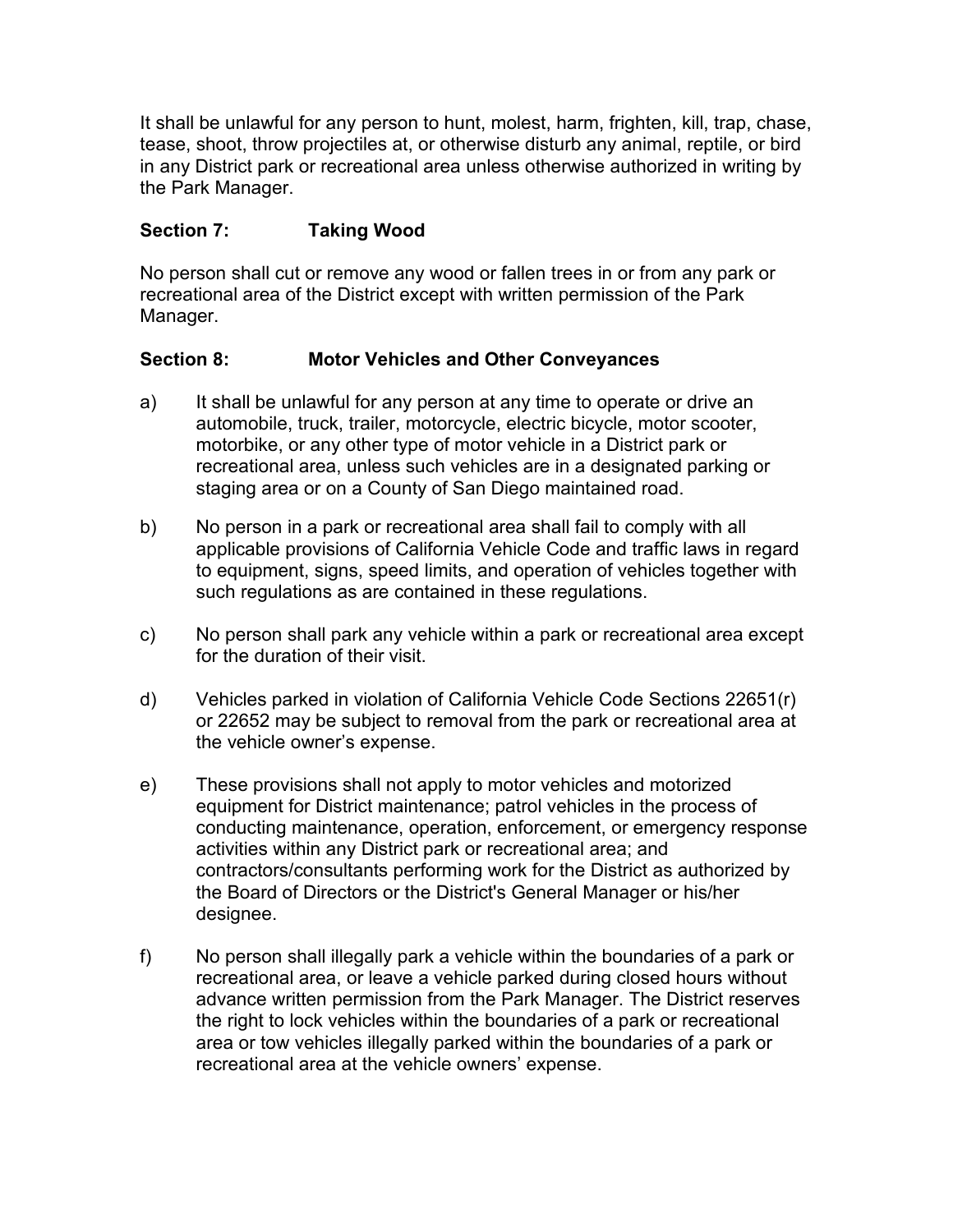g) Operation of drones or unmanned aircraft systems in a District park or recreation area requires advance written permission from the Park Manager.

## **Section 9: Bicycles**

- a) It shall be unlawful for any person to ride a bicycle of any type on grounds other than designated trails. Bicyclists shall be permitted to use hiking trails and paths designated for pedestrian use, but must use due care and caution to not interfere with hikers or equestrian users.
- b) Bicycle speed limits shall be as follows:
	- Fifteen (15) miles/hour maximum in all recreational and park areas
	- Five (5) miles/hour within one hundred (100) feet of pedestrians and equestrians
- c) Bicyclists must dismount in the immediate presence of horses.
- d) Bicyclists must observe points of congestion on trails and slow their speed at these choke points.
- e) Bicyclists should participate in the Bike Bell Program, wherein bikers are encouraged to pick up a bell from a container at the trailhead of the Way Up Trail and then return the bell upon exiting the trail. This will allow other users to hear them approaching.
- f) Electric bicycles are not permitted within the boundaries of a District park or recreational area.
- g) Helmets and appropriate protective equipment must be worn by all bicycle riders within a District park or recreational area.

# **Section 10: Glass Beverage Containers Prohibited**

No person shall possess any glass beverage container in any park or recreational area of the District except that the sponsor of an organized public event may obtain written permission in advance from the Park Manager to possess glass beverage containers, provided that the containers remain under the sponsor's control and are not distributed to participants of the event.

### **Section 11: Regulation of Equestrians**

No horses shall be ridden on any District park or recreational area except on designated equestrian routes and trails.

### **Section 12: Pollution of Streams**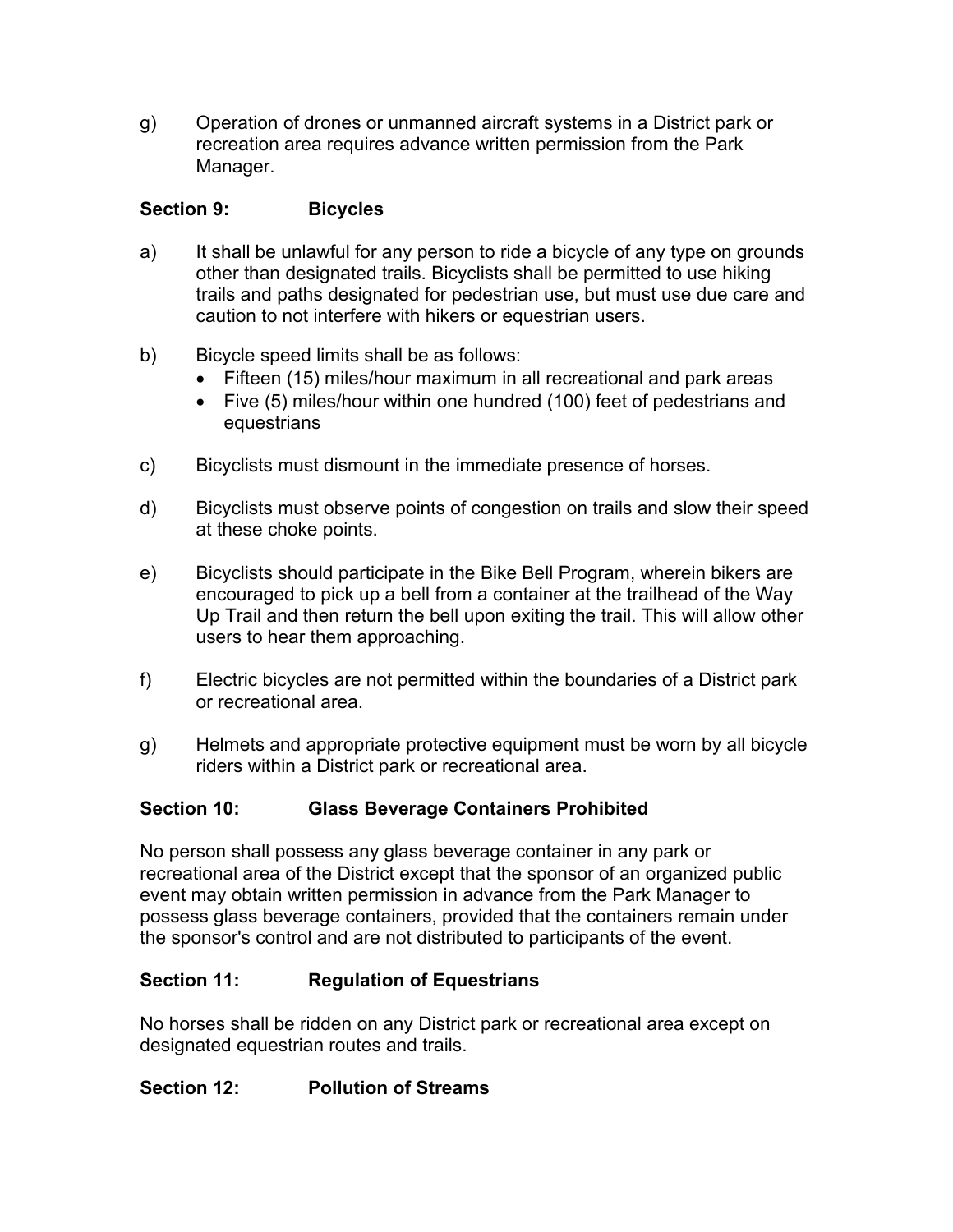No person shall contaminate or pollute, or cause to be contaminated or polluted, any water of any creek flowing through or within any park or recreational area, or to deposit or cause to be deposited any refuse, rubbish, or other waste matter of any kind or character, in such waters, or to wash or clean vehicles, clothing, animals, or persons in the waters of any creek or reservoir.

### **Section 13: Dogs**

Dogs will be required to remain on a hand-held leash no longer than six feet at all times in all areas of EFRR.Dog owners must properly dispose of their pet's waste while utilizing District parks or recreation areas. Owners are responsible for any damage, harm, or injury caused by their dog.

### **Section 14: Geocaching**

EFRR recognizes geocaching – a treasure hunt that utilizes the Global Positioning System (GPS) and the internet to find caches – as a recreational experience. However, not all areas of EFRR are suitable for geocaching due sensitive habitat. This geocaching policy was developed to facilitate responsible geocaching such that EFRR can meet its mission.

#### **Register cache:**

- Caches must be registered by completion and approval of a registration form prior to placing a cache.
- Registration forms are available online at Geocache Registration Form and will include the following information:
	- a) Geocache owner information,
	- b) Description and photo of cache and description of cache contents,
	- c) Coordinates, description and photo of proposed cache location.

# **Approval of a proposed cache location will be based upon the following criteria:**

Location

- Caches must be placed within 3 feet of existing trails, overlooks, or picnic areas.
- No off trail hiking or disturbance of cultural, historical, or biological resources.
- Caches must be hidden without impacting flora/fauna. Caches may not be buried.
- Geocaches must be at least 0.10 miles apart.

#### Size and labeling

- Cache size is limited to 8x6x4 inches.
- Geocache name must be clearly visible on exterior of waterproof container.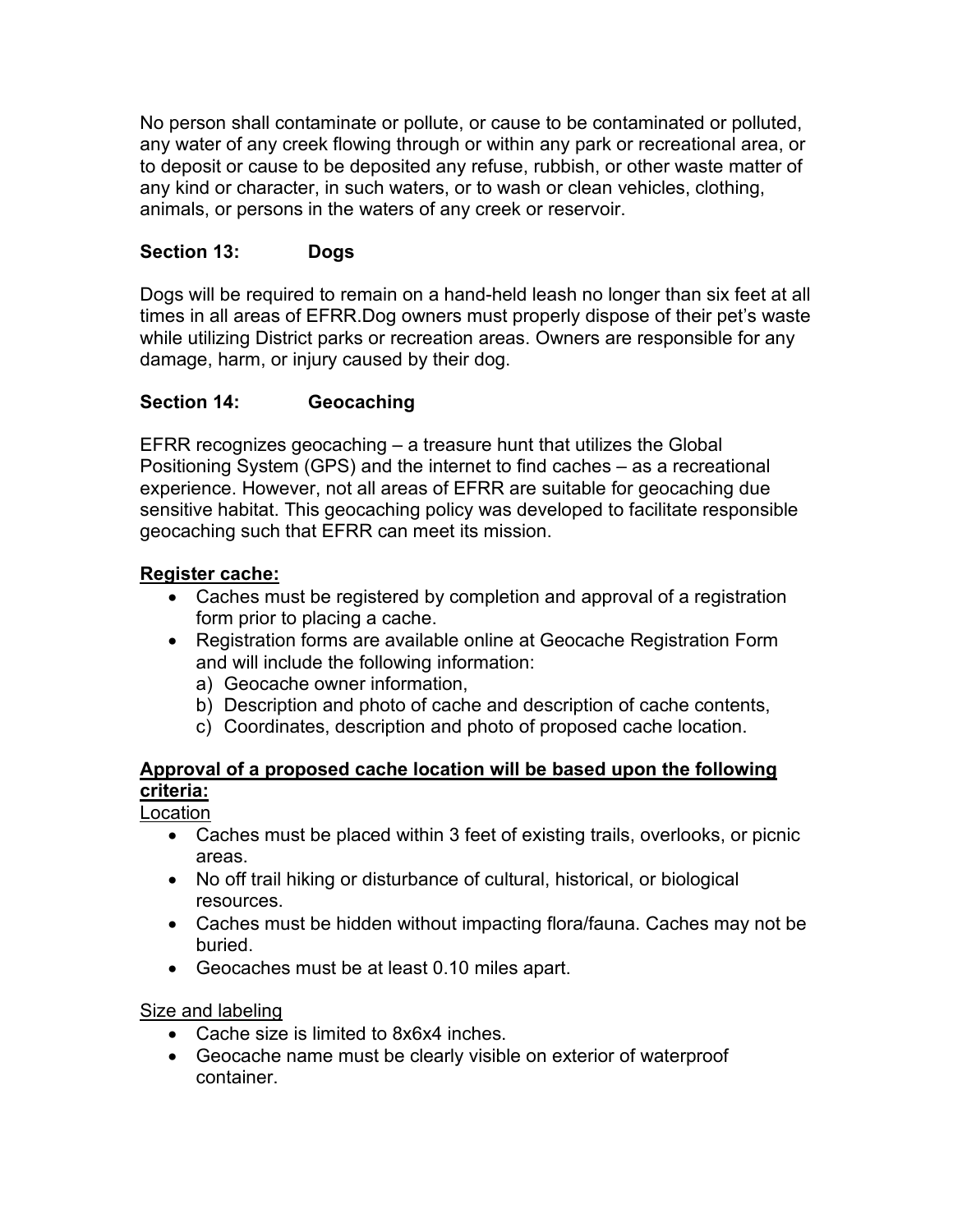#### **Number**

- The number of caches within EFRR is limited to fifteen (15).
- An individual may register up to three (3) caches within EFRR at any one time.

#### Cache Items

- No food items.
- No dangerous, hazardous, offensive, or otherwise inappropriate items.
- Caches may not contain any commercial advertising or content.

### **Cache Owner Responsibilities:**

- Caches must be checked every six months.
- Once cache registration has expired, the owner is responsible for removing the cache and deactivating the online coordinate posting.
- Failure to remove a cache and deactivate the coordinate posting within seven days of registration expiration (or if cache was inappropriately placed) may negate further approvals.

A Geocache Registration Form must be submitted and approved prior to cache placement.

### **Section 15: Camp Fires**

It shall be unlawful to make any fire of any kind at any time within any District park or recreational area.

### **Section 16: Camping**

No person or group of persons shall camp overnight or remain overnight within any park or recreational area.

# **Section 17: Disposal of Rubbish and Garbage**

No person shall throw, dump, or otherwise place or cause to be placed, or leave, either directly or indirectly, any rubbish, garbage, sewage, or waste matter, or any trash or refuse of any kind or character, other than in receptacles established and maintained for such purposes. No person shall bring or cause to be brought any rubbish, garbage, sewage, waste matter, trash, or refuse of any kind for the purpose of disposing of same in the park either in the receptacles described herein, or at any other place.

### **Section 18: Unreasonable Noises**

a) No person shall operate any form of speaker or any other sound amplification device in any park without first obtaining the written permission of the Park Manager.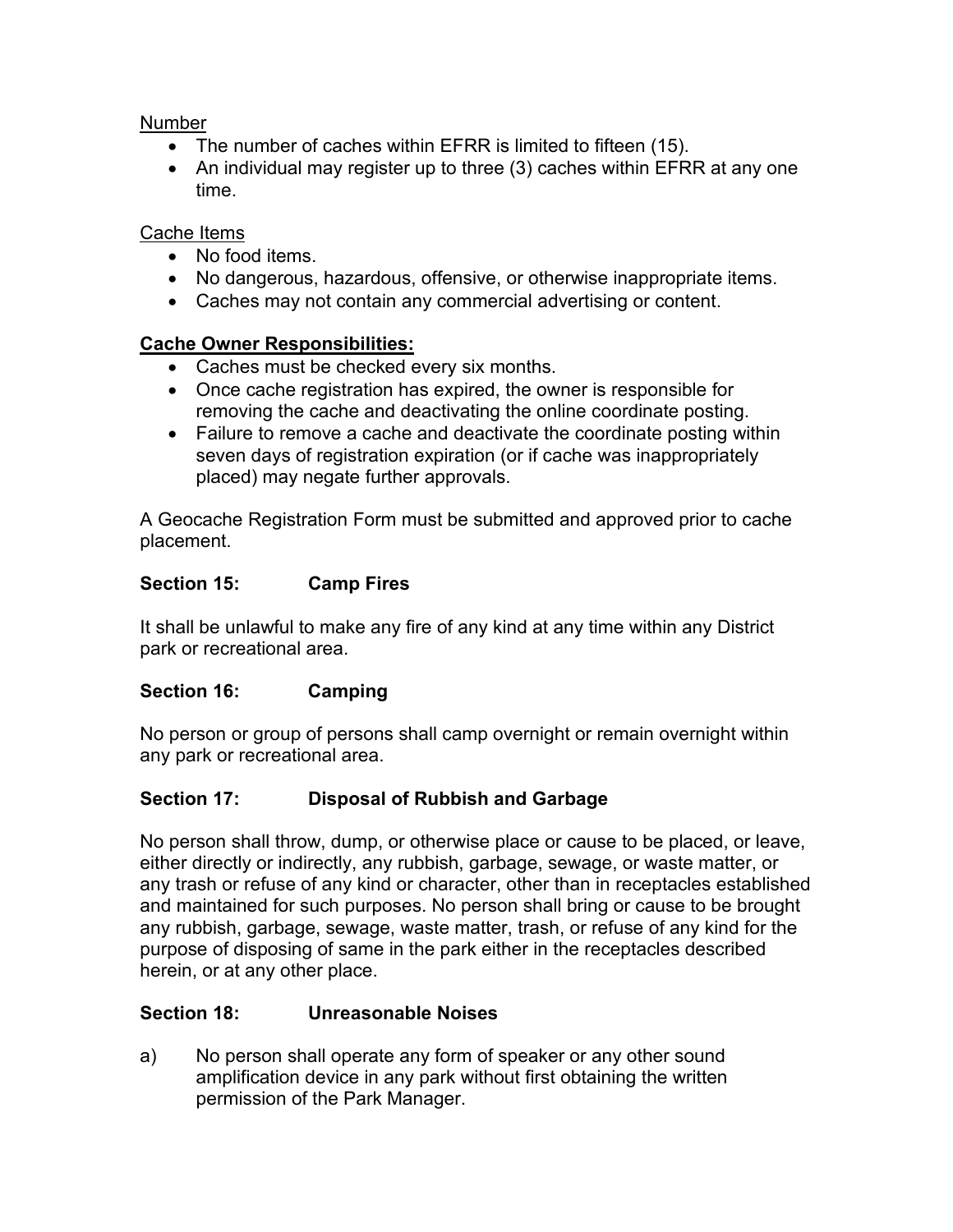b) No person, either by voice, mechanical device, tumultuous or other offensive conduct, or otherwise, shall create, permit, or cause to be created, any loud or unusual noises at any time which create a nuisance. Noises determined to be too loud or offensive shall be promptly reduced or discontinued as directed by any peace officer or authorized District employee.

#### **Section 19: Advertising**

No person shall display or post any plates, markers, signs, commercial, or message in any park or recreational area without prior written approval of the Park Manager.

#### **Section 20: Hunting**

No person shall hunt, fish, trap, or take any wild game, animals, birds, or eggs in any park or recreational area except with the prior written permission of the Park Manager.

#### **Section 21: Possession and Use of Firearms and Weapons**

No person shall take, carry, or transport any firearm, pellet gun, pump gun, zip gun, air rifle, bow and arrow, BB gun, or weapon of any kind in, upon, through, or across any park or recreational area without first having obtained a written permit from the Park Manager.

### **Section 22: No Smoking Allowed**

No person shall carry upon or across any park or recreational area any lighted smoking or inflammable material. The possession of any object containing a lighted or vaporized tobacco product or any other lighted or vaporized weed or plant, or the lighting or vaporizing of any object containing a tobacco product or any other weed or plant is prohibited.

### **Section 23: Night Closing**

No person shall enter or remain in any park or recreational area during closed hours without prior written permission from the Park Manager. Unauthorized entering or remaining in any park or recreational area during closed hours constitutes trespassing and is subject to enforcement as outlined in Sections 33 and 34 of this document.

All parks and recreational areas shall be closed to the public in accordance with the following schedule:

From the Daylight Saving Time end through January 20: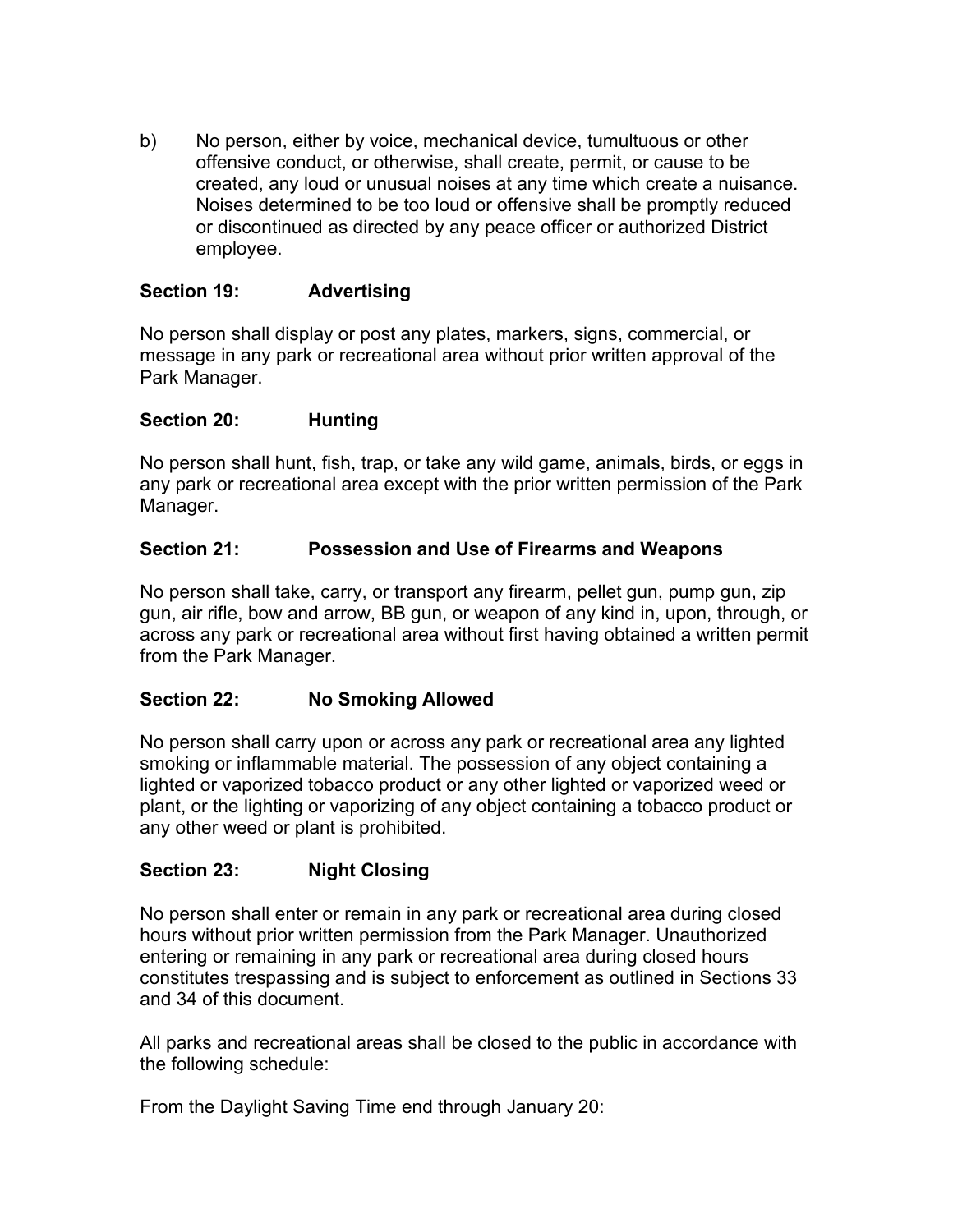5:00 p.m. to 8:00 a.m.

From January 21 through February 21: 5:30 p.m. to 8:00 a.m.

From February 22 through Daylight Saving Time begin: 6:00 p.m. to 8:00 a.m.

From Daylight Saving Time begin through April 2: 7:00 p.m. to 8:00 a.m.

From April 3 through September 2: 7:30 p.m. to 8:00 a.m.

From September 3 through September 25: 7:00 p.m. to 8:00 a.m.

From September 26 through October 18: 6:30 p.m. to 8:00 a.m.

From October 19 through Daylight Saving Time end: 6:00 p.m. to 8:00 a.m.

The Reserve will be closed from 5:00 p.m. December 24 to 8:00 a.m. December 26 and no person shall enter or remain in any park or recreational area during this time except persons or groups receiving prior written permission from the Park Manager.

#### **Section 24: Fireworks Prohibited**

No fireworks of any kind shall be lit within or discharged towards any District park or recreation area.

### **Section 25: Permit for Organized Public or Private Programs**

No person shall conduct any organized public program, public assemblage or public address in any public park without first obtaining the written permission of the Park Manager. All Special Uses and Special Events are subject to the rules in the EFRR Special Event Policy and Fee Schedule. The General Manager or his/her designee has the authority to approve or reject Special Use or Special Event requests at his or her discretion.

- 1) Special Use Permits shall be required under the following circumstances:
	- a) A group of eight (8) or more people
	- b) A group of four (4) or more horses
	- c) A group of four (4) or more vehicles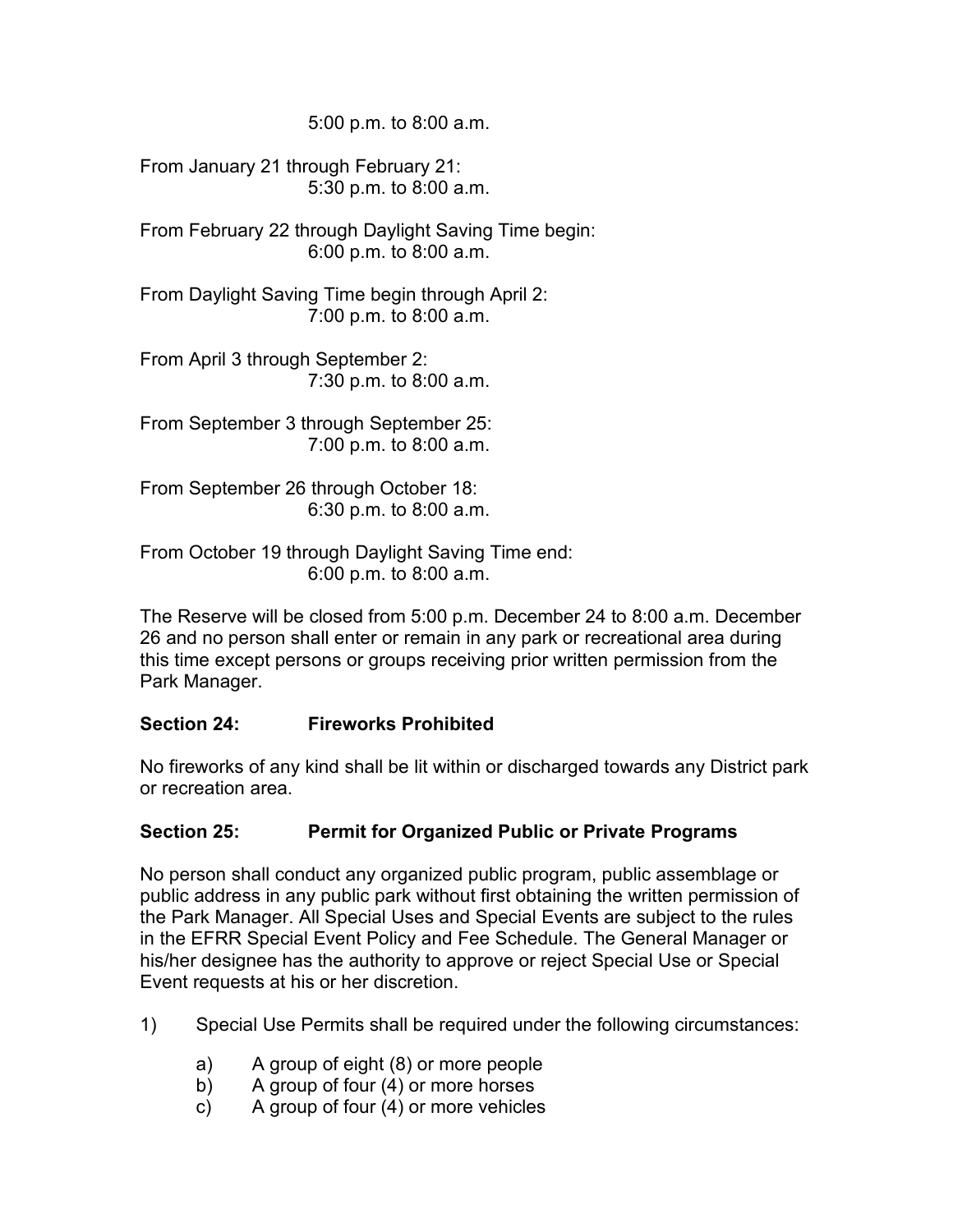Violations of regulations by permitted groups may result in forfeiture of future permits.

- 2) Special Event Permits shall be required under any of the following circumstances:
	- a) Any event in the park that is expected to have 40 participants or more
	- b) Any event that requires the temporary closure of any portion of the park to the public
	- c) Any commercial or for-profit use of the park
	- d) Any organized ceremony in the park

## **Section 26: Special Event Policy**

Fees applicable to the following are listed in the fee schedule Section 2 of this document.

## **Insurance Requirements for all Events and Rentals**

Each event organizer for any event included in this policy must obtain a \$1 million per incident and \$2 million aggregate commercial general liability insurance policy naming Olivenhain Municipal Water District as an additional insured. If alcohol is to be included as part of an event, the insurance policy must include Liquor Liability Coverage.

### **Race Events**

OMWD recognizes that EFRR is a desirable location for race events, and strives to find the balance between safely offering these types of events at EFRR while still offering adequate access of EFRR's trails and facilities to the public during these events. For that reason, any proposed race event (e.g., mountain bike, running, duathlon, etc.) will be handled on a case-by-case basis. Minimum requirements for race events are:

- Event organizer must demonstrate their competency in running events of this nature in open space parks.
- Rancho Santa Fe Fire Protection District must have its safety requirements satisfied for any event that is to take place within or to pass through EFRR. Written documentation of approval is required.
- All race participants and staff must sign an OMWD liability release form.
- No lasting damage or changes to EFRR may occur as a result of any race event.
- For any race event that includes areas outside EFRR, race organizer must provide proof that permission has been granted for the event to take place on other property(ies).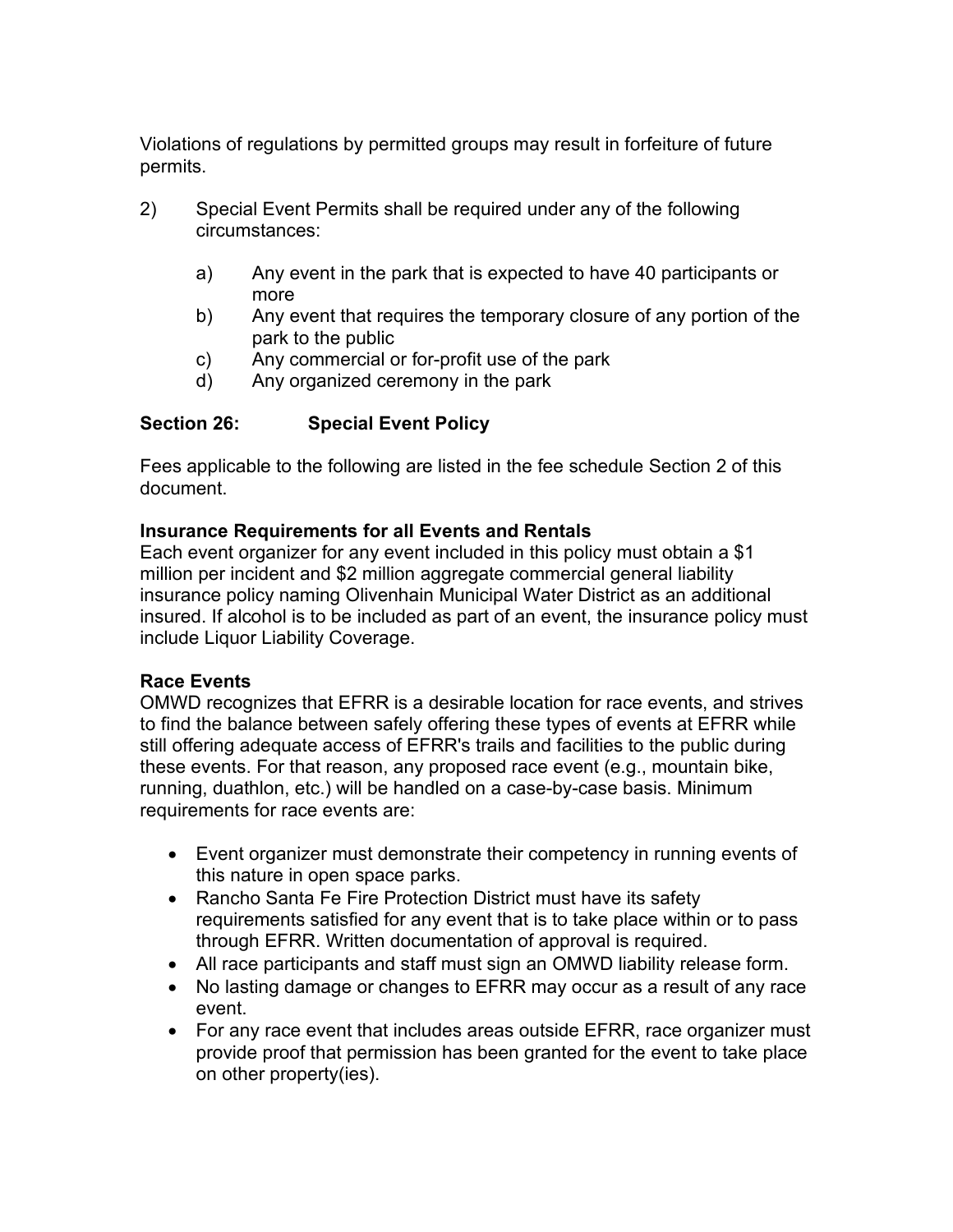#### **Interpretive Center Facility Rentals**

OMWD owns and operates the unique Elfin Forest Interpretive Center Honoring Susan J. Varty (EFIC) at Elfin Forest Recreational Reserve. This 1,000-squarefoot facility is generally open to the public and staffed by EFRR docents, but can be made available for private special events. Due to the nature of EFIC's contents, a Park Ranger is required to be on site for all interpretive center facility rentals and that staff time is built into the rental fee schedule.

#### **Interpretive Center Rental Rules and Conditions**

Renters of the EFIC agree to the following rules and conditions:

- Minimum rental time is 2 hours.
- Deposit is required upon reservation.
- Deposit is refundable up to 72 hours prior to reservation.
- Rental time includes setup, breakdown, and cleanup of facility.
- Renters are responsible for the contents of the EFIC and will be charged for missing or damaged items and for additional cleanup if costs exceed the deposit amount.
- Setup and breakdown must occur immediately before and after rental.
- EFIC is subject to closure during severe weather. If this occurs, renter can reschedule or request a refund.
- Maximum event size is 50 people.
- Staging area parking is not guaranteed for renters of EFIC.
- Children must be under adult supervision at all times.
- Alcohol use by a private party does not require a Liquor License from the State Department of Alcoholic Beverage Control or EFRR when the following conditions exist: 1) when there is no payment for contracted vendor services who are providing the alcohol; 2) when there are no donations, fees, or charges requested if attending the event; and 3) when the event is not open to the general public.
- If a group contracts with a caterer or beverage vendor to supply the alcohol, then it is the responsibility of the event organizer to ensure that the service provider has a valid Liquor License.
- Alcohol service must end one hour prior to the end of the event.
- Rentals extending after EFRR hours are subject to an additional fee as specified in Section 2.
- EFIC is not available for rental on weekends or holidays.
- The use of an open flame is limited to outdoor space heaters and chaffing dish heating devices.

#### **Special Events in Trail Areas**

OMWD realizes that EFRR offers many scenic areas that are perfect for special events such as secluded, small wedding ceremonies. Due to the popularity of EFRR for its recreational opportunities, special events in trail areas are permitted but limited to the following: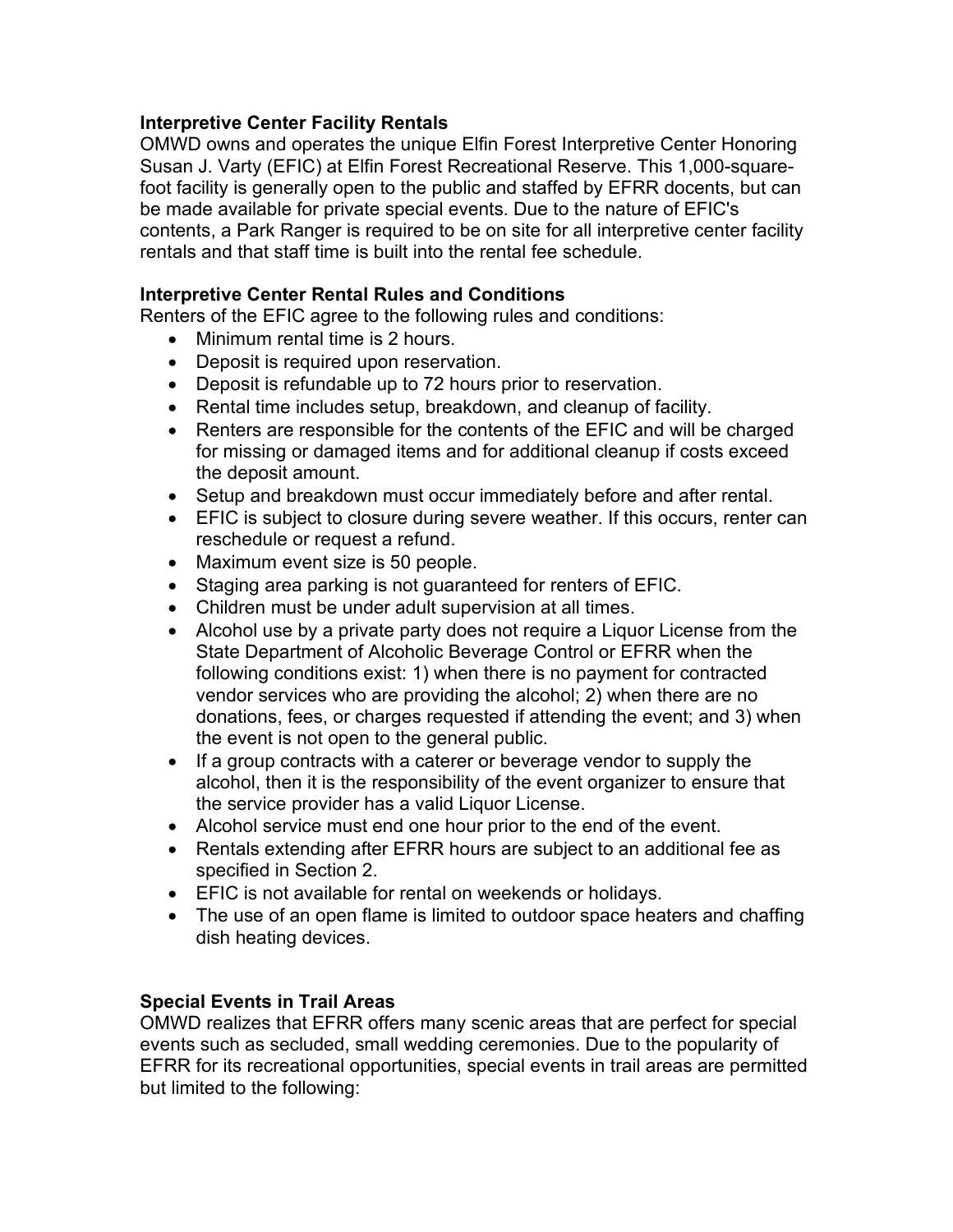- Events may only take place Monday through Friday (holidays excluded).
- Events may take place on trails, viewing areas, overlooks or picnic areas.
- Events at the Elfin Forest Interpretive Center are allowed but are subject to the Interpretive Center Facility Rental restrictions above.
- Events in trail areas must be 30 persons or less.
- No trail or access to a trail may be blocked by the event.
- Events including a photographer/videographer must also obtain a separate Special Event Permit for those activities.

### **Commercial Activities in Trail Areas**

EFRR was created to provide unique recreational opportunities to the general public. Many service-based businesses (e.g., fitness trainers, dog walkers, day camps, etc.) utilize public areas to serve their clients. These activities displace the general public and detract from the overall experience EFRR was intended to convey to its patrons. For this reason, entities that would like to utilize EFRR's amenities for their business are required to satisfy the following requirements:

- Commercial activities are not permitted on weekends and holidays.
- Groups may not exceed 40 people or 5 animals.
- Groups must carpool to minimize impact on parking.
- Groups must obtain a Special Event Permit prior to arriving at EFRR.
- Fees for non-profit organizations or school groups may be waived at the discretion of OMWD.

#### **Photo/Film Events**

EFRR offers a variety of scenery for still photographers and filmmakers for backdrops and film footage. OMWD appreciates the beauty and diversity of its facilities and encourages the use of EFRR for photo and film opportunities, while maintaining the integrity of the environment and the enjoyment of its visitors.

OMWD reserves the right to reject permit applications for photo/film shoots that contain subject matter that OMWD, in its sole discretion, determines is inappropriate.

Reservation procedures and fees for using EFRR are outlined below:

- A minimum of a \$1,000,000 insurance policy naming Olivenhain Municipal Water District is required.
- Requests for photo/film permits may be made by completing a Special Event Permit application and emailing it to efrrfriends@olivenhain.com. Please allow a minimum of 72 hours (not including weekends and holidays) processing time prior to scheduled film/photo shoot.
- A walk-through may also be required with OMWD ranger staff to determine the location, if the facility can accommodate the requested use, and if staff film monitors will be required. Film monitors and/or additional ranger staff is at the expense of the filmmaker/photographer and will be collected by OMWD.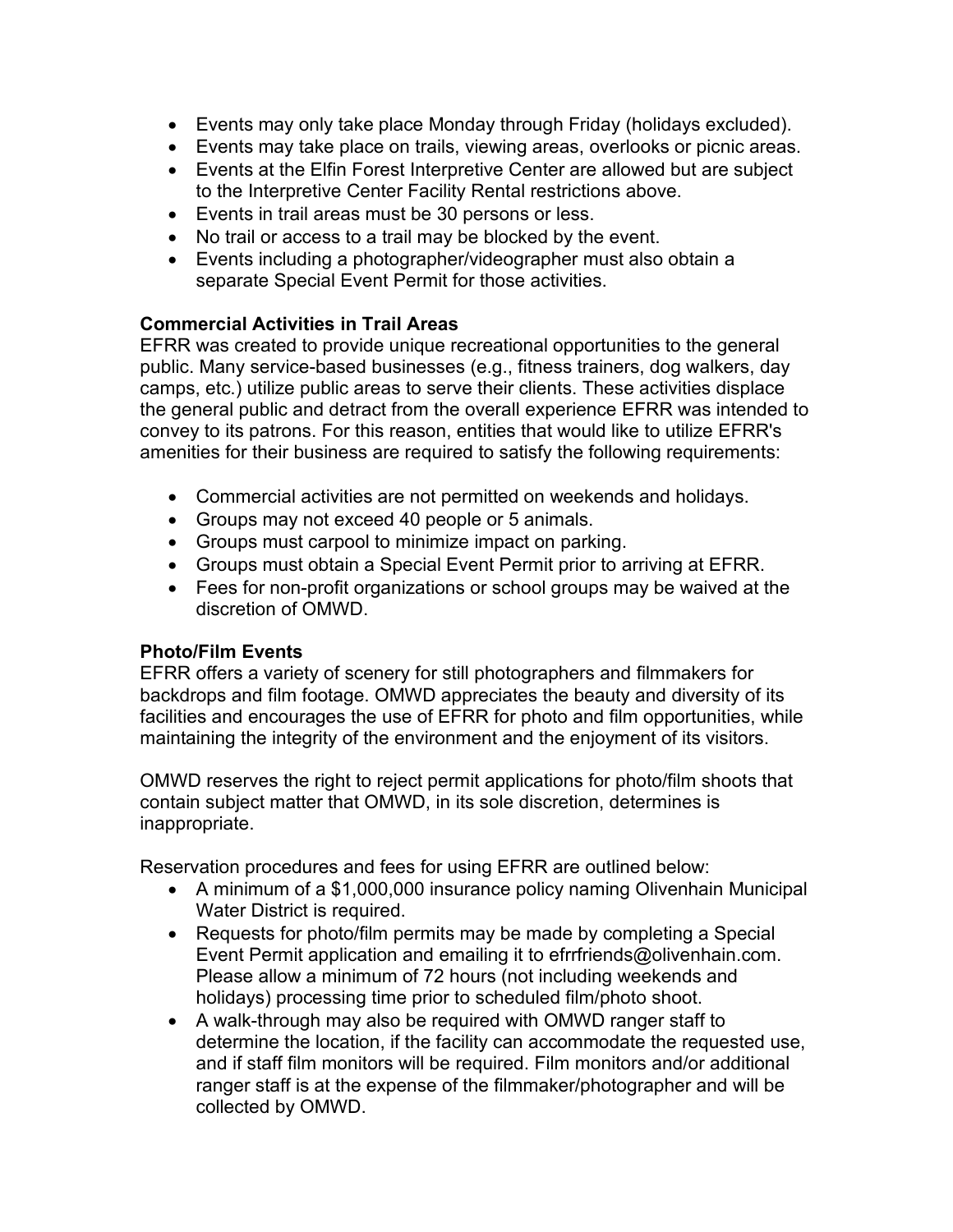- Any special requests/needs will be handled on an individual basis at the time of the application.
- EFRR is open from 8:00 a.m. until sunset. Requests for early entry or late stay will result in an additional fee per Section 2.
- Because weekends and holidays are generally the busiest times at EFRR, all filming activities (including preparation/setup) are only permitted to take place Monday through Friday during EFRR hours.
- Photography activities on weekends and holidays are permitted on a case by case basis.

# **Section 27: Illegal Drugs**

No person shall use, possess, or be under the influence of any federally illegal or illicit drug in any area of any park or recreational area of the District.

# **Section 28: Care of District Property**

It shall be unlawful for any person to mark, deface, disfigure, injure, destroy, tamper with, displace, or remove any equipment, buildings, tables, benches, railings, fencing, paving, irrigation materials, utilities, or parts or appurtenances thereof, signs, notices, place cards, District property, including but not limited to, monuments, stakes, posts or any other boundary markers, or other structures, equipment, facilities, or materials within any park or recreational area.

# **Section 29: Off Trail Travel**

It shall be unlawful for any person or group of persons to travel off any marked or designated trail by any means, including by foot, horse, or bicycle, except to enter a developed area of a park or recreational facility.

### **Section 30: Care of Watershed**

It shall be unlawful for any person to conduct any activity within a District park or recreational facility which may degrade the watershed of that facility and/or the resulting quality of water within that watershed.

# **Section 31: Military Use of Recreational Facilities and Parks**

- a) No organized military use of any District park or recreational facility by the ROTC, National Guard, or any other military unit shall be allowed without first obtaining written permission from the General Manager or his/her designee. Requests to use a park shall be submitted to the Park Manager and shall include a description of the proposed use.
- b) The General Manager or his/her designee may approve a request by a military unit if he/she finds: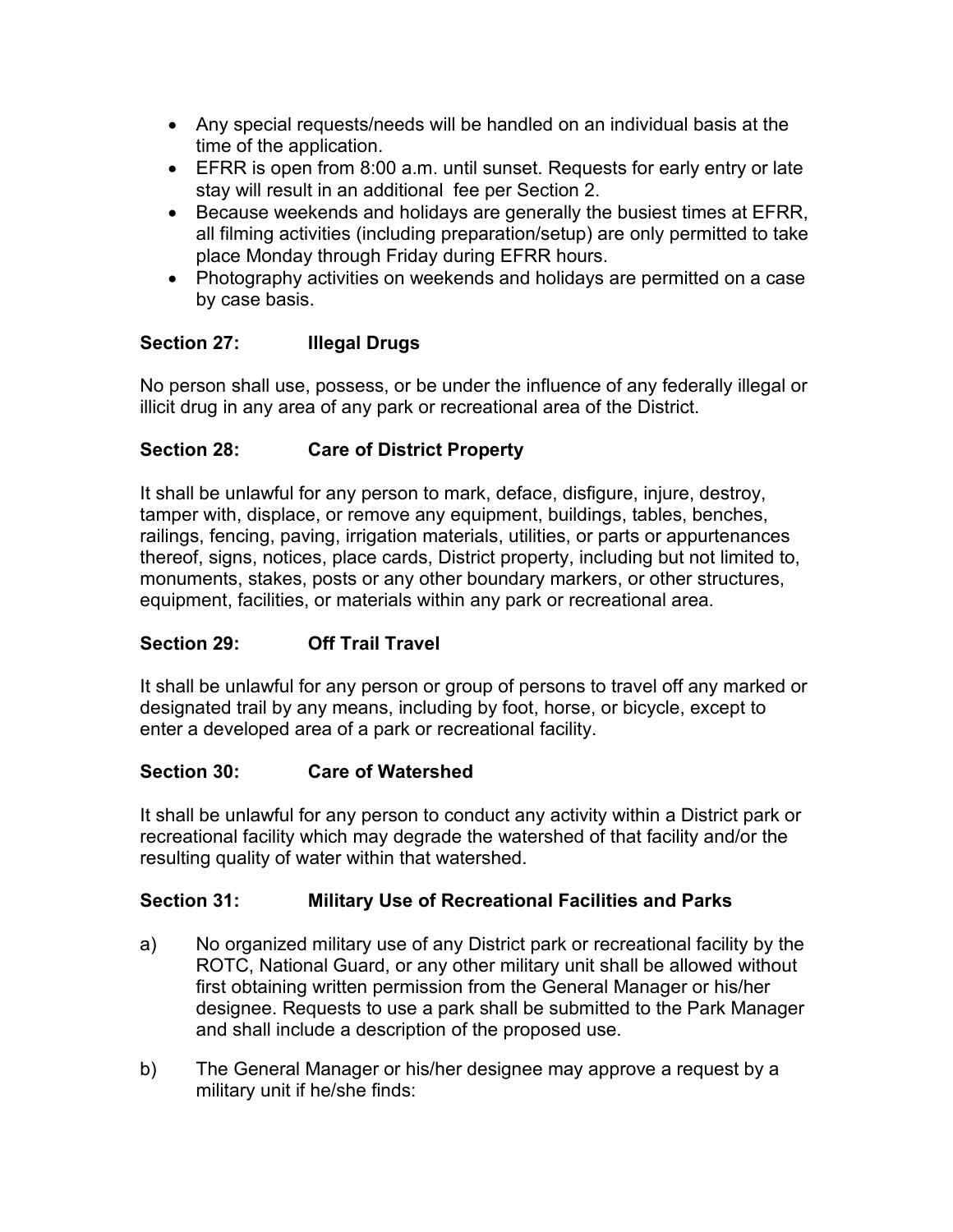- 1. The number of participants is few, so as not to adversely impact the park or members of the public;
- 2. The availability of alternative sites has been considered and use of a District recreational area is the only feasible alternative;
- 3. The area of use is remote, so as to diminish the impact of the use on members of the public;
- 4. The group requesting the use will wear either civilian clothing or understated military uniforms (i.e., no helmets, flak vests, etc.);
- 5. Training and other uses will be of a non-threatening nature, such as hiking with backpacks, running, or exercises involving the use of a map and compass to navigate over unfamiliar terrain; and
- 6. No weapons and ammunition will be used, no practice grenades will be used, no mock weapons will be used.
- c) The General Manager or his/her designee may deny permission, or revoke permission if permission has been granted, upon finding that a group cannot or has not obeyed the conditions or restrictions imposed by the General Manager or his/her designee. If permission is denied or revoked because of unauthorized use or violation of conditions or restrictions, the offending group shall be denied permission to use parks for five years from the date said unauthorized use or violation is determined to have been committed.

### **Section 32: Exemptions from Regulations**

The provisions of these regulations shall not apply to or restrict any officer, employee, volunteer, or agent of the District, or any other peace officer when such person is acting to enforce any of these regulations.

### **Section 33: Punishment for Violation of Rules**

Violation of these regulations relating to vehicle speeds, defacement of District property, the use, possession, or discharge of firearms, weapons, or fireworks, the creation of fire hazards, being under the influence of intoxicating beverages or drugs, or remaining on or re-entering District premises after an authorized District officer or other peace officer has specifically withdrawn consent for a person to utilize District facilities is a misdemeanor. Violation of any other or regulation shall constitute an infraction punishable by fines as prescribed by Water Code Section 71660.